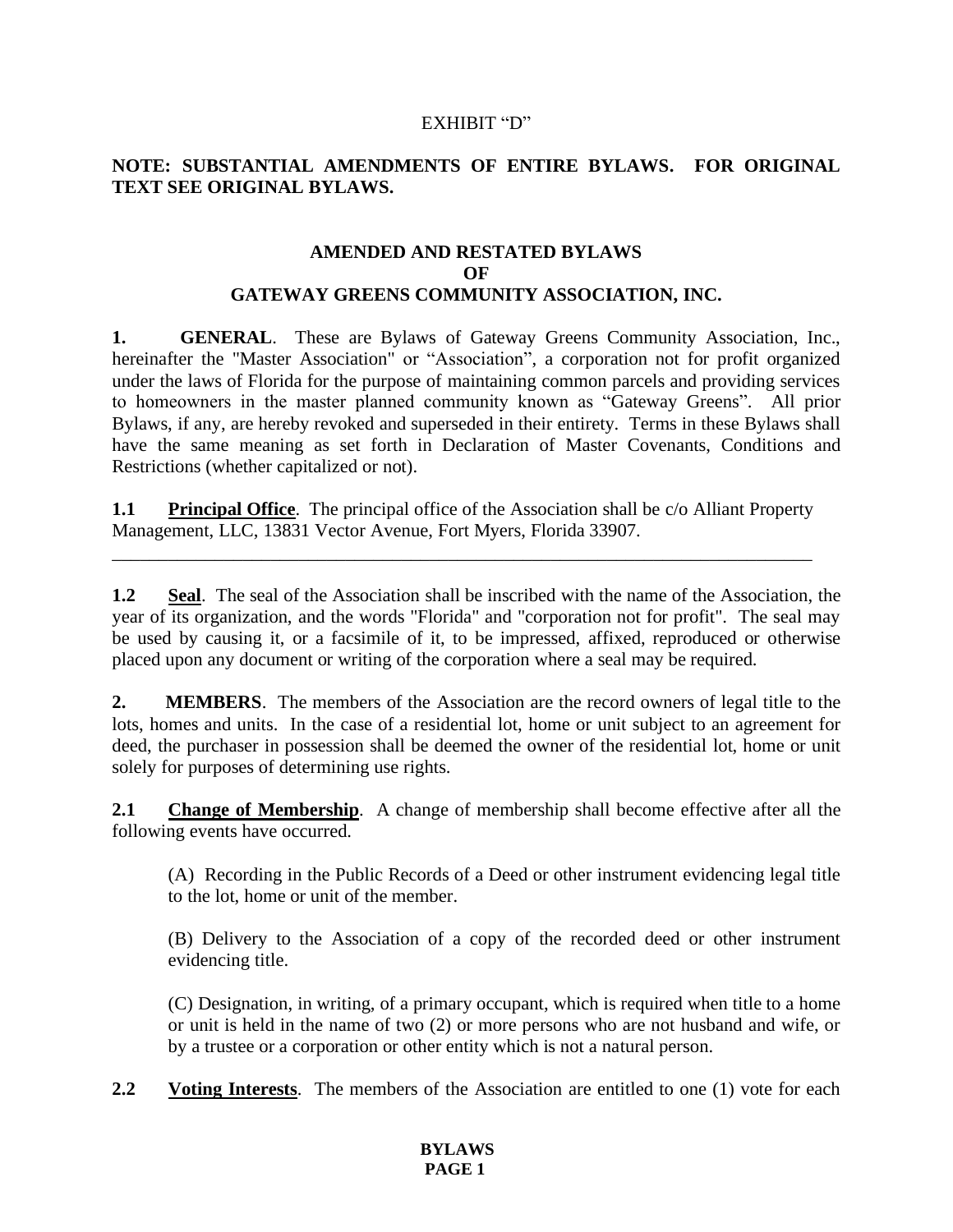residential lot, home or unit owned by them. The total number of possible votes (the voting interests) of the Association is the total number of residential lots, homes and units in the Association, in addition to eight (8) votes entitled to be cast by the Golf Course Owner. The vote for such lot, home or unit shall be exercised as such members will determine among themselves, but in no event shall more than one vote be cast with respect to any lot, home or unit. The vote of a residential lot, home or unit is not divisible. The Association may suspend the voting rights of a member for the nonpayment of any monetary obligation due to the Association that is more than ninety (90) days delinquent. If a residential lot, home or unit is owned by one (1) natural person, the right to vote shall be established by the record title to the residential lot, home or unit. If a residential lot, home or unit is owned jointly by two (2) or more natural persons, that residential lot, home or unit's vote may be cast by any one (1) of the record owners. If two (2) or more owners of a residential lot, home or unit do not agree among themselves how their one (1) vote shall be cast on any issue, that vote shall not be counted for any purpose. If the owner of a residential lot, home or unit is other than a natural person, the vote of that residential lot, home or unit shall be cast by the residential home or unit's primary occupant. All votes must be cast by an owner or primary occupant.

**2.3 Approval or Disapproval of Matters**. Matters coming before the Association for consideration shall fall into two (2) categories. General matters relating to the affairs of the Association which are subject to the approval of the members will be voted on at a meeting of the Association through votes cast by Representatives holding irrevocable proxies pursuant to sections 2.3 of the Amended and Restated Declaration for Gateway Greens recorded of even date herewith (hereafter, the "Declaration"). Matters requiring approval of the members and relating to amendment of the Governing Documents, approval of additional property being added to the lands subject to the Declaration, approval of material alteration or addition that cannot be approved by the Board on its own pursuant to section 5.1 of the Declaration, election of Governors, and any other matter where direct voting is requested by the Board, will require the direct vote of the members of the Association at a meeting where a quorum is present.

**2.4 Change of Membership**. A change of membership in the Association shall be established by the new member's membership becoming effective as provided for in Section 2.1 above. At that time the membership of the prior owner shall be terminated automatically.

2.5 **Termination of Membership**. The termination of membership in the Association does not relieve or release any former member from liability or obligation incurred under or in any way connected with the Association during the period of his membership, nor does it impair any rights or remedies the Association may have against any former owner or member arising out of or in any way connected with such ownership and membership and the covenants and obligations incident thereto.

## **3. MEMBERS' MEETINGS; VOTING**.

**3.1 Annual Meeting**. There shall be an annual meeting of the members in each calendar year. The annual meeting shall be held in Lee County, Florida during the month of March, at a date, time and place designated by the Board of Governors, for the purpose of electing Governors and transacting any other business duly authorized to be transacted by the members.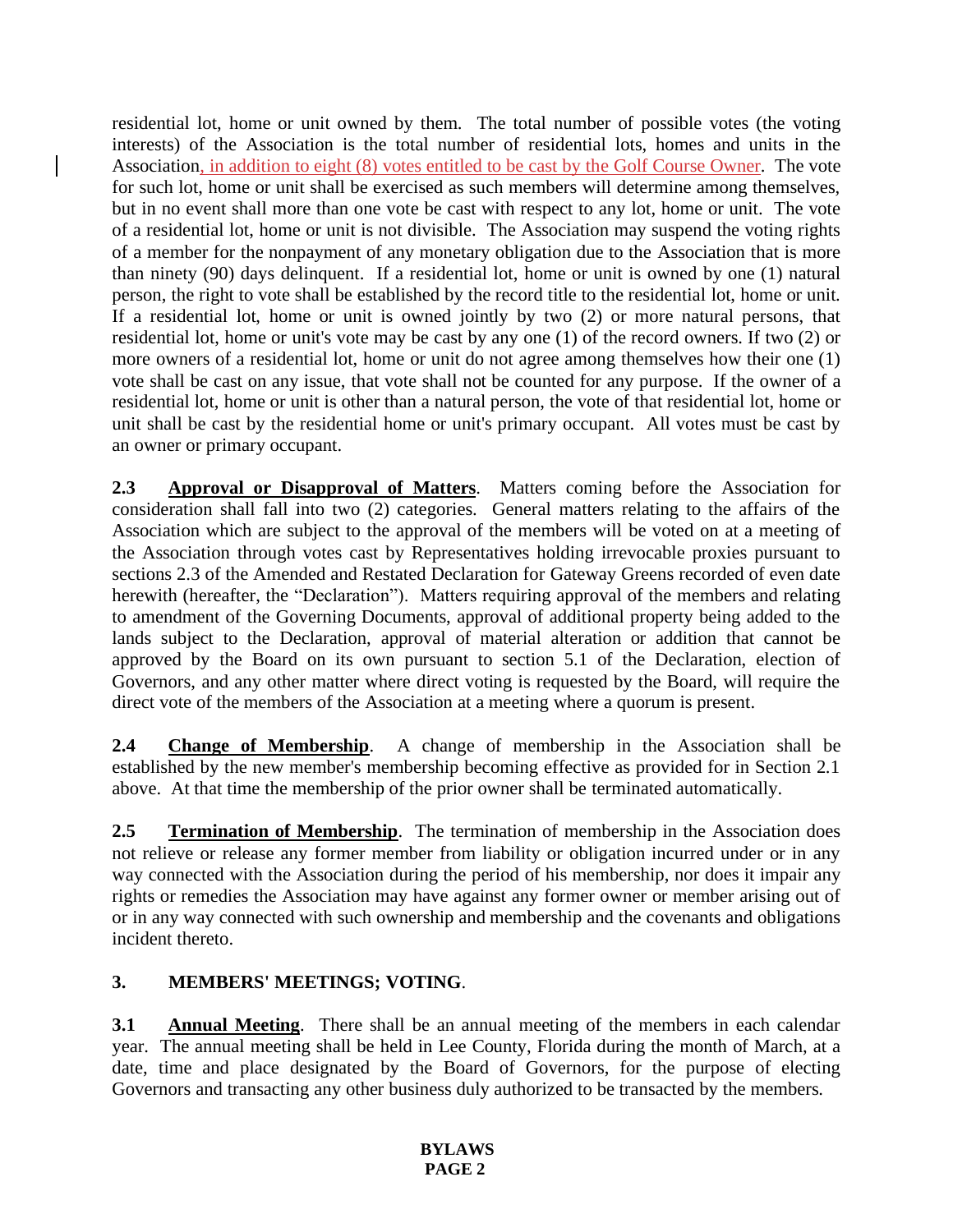**3.2 Special Members' Meetings**. Special members' meetings must be held whenever called by the President or by a majority of the Governors, and may also be called by members having at least twenty-five percent (25%) of the total voting interests. The business at any special meeting shall be limited to the items specified in the notice of meeting. Special meetings shall be open to any member.

**3.3 Notice Meetings; Waiver of Notice**. Notices of all members' meetings must state the date, time and place of the meeting. Notice of special meetings must include a description of the purpose or purposes for which the meeting is called. The notice must be mailed to each member at the member's address as it appears on the books of the Association, or may be furnished by personal delivery or electronic transmission. The members are responsible for providing the Association with any change of address. The notice must be mailed, transmitted or delivered not less than fourteen (14) nor more than thirty (30) days prior to the date of the meeting. If ownership of a residential home or unit is transferred after notice has been mailed or transmitted, no separate notice to the new owner is required. Attendance at any meeting by a member constitutes waiver of notice by that member, unless the member objects to the lack of notice at the beginning of the meeting. A member may also waive notice of any meeting at any time by written waiver.

**3.4 Quorum**. A quorum at members' meeting shall be attained by the presence, either in person or by proxy, of persons entitled to cast at least twenty-five percent (25%)thirty percent (30%) of the votes entitled to be cast as determined in the manner set forth in the Declaration or in these Bylaws.

**3.5 Vote Required**. The acts approved by a majority of the votes cast by eligible voters at a meeting of the members at which a quorum has been attained shall be binding upon all owners for all purposes, except where a different number of votes are expressly required by law or by any provision of the governing documents.

**3.6 Proxy Voting**. Members may cast their votes at a meeting in person or by proxy. A proxy shall be valid only for the specific meeting for which originally given and any lawful adjournment of that meeting. No proxy shall be valid for a period longer than ninety (90) days after the date of the first meeting for which it was given. Every proxy shall be revocable at the pleasure of the person executing it. To be valid, a proxy must be in writing, dated, signed by the person authorized to cast the vote for the residential unit, specify the date, time and place of the meeting for which it is given, and the original must be delivered to the Secretary by the appointed time of the meeting or adjournment thereof. No proxy shall be valid if it names more than one (1) person as the holder of the proxy, but the holder shall have the right, if the proxy so provides, to substitute another person to hold the proxy. Holders of proxies must be members. Limited proxies may be used in the election of Governors.

**3.7 Participation at Meeting By Remote Communication**. Unless prohibited by the Chapter 720, F.S., if authorized by the Board of Governors as provided in Section 617.0721 F.S., and subject to such guidelines and procedures as the Board of Governors may adopt, members and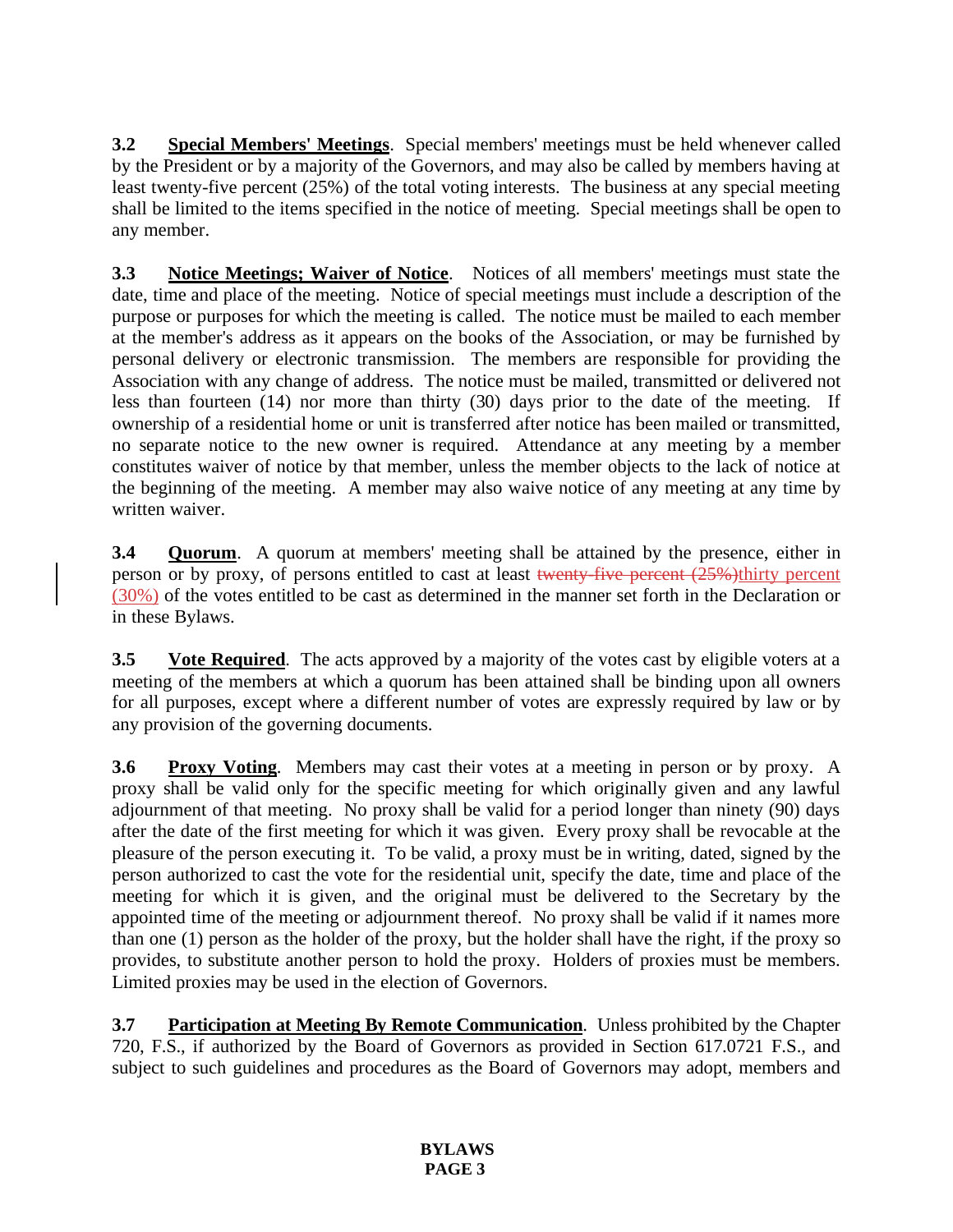proxy holders who are not physically present at a meeting may, by means of remote communication:

(A) Participate in the meeting.

(B) Be deemed to be present in person and vote at the meeting if:

1. The Association implements reasonable means to verify that each person deemed present and authorized to vote by means of remote communication is a member or proxy holder; and

2. The Association implements reasonable measures to provide such members or proxy holders with a reasonable opportunity to participate in the meeting and to vote on matters submitted to the members, including an opportunity to communicate and to read or hear the proceedings of the meeting substantially concurrent with the proceedings.

**3.8 Electronic Notice and Online Voting**. To the extent permitted by applicable law, the Association may adopt procedures and implement technology that allows members who consent in writing to receive official notices by electronic mail and vote in elections and other matters by secure internet-based online voting system that complies with applicable law.

**3.9 Adjourned Meetings**. Any duly called meeting of the members may be adjourned to be reconvened at a later time by vote of the majority of the voting interests present, regardless of whether a quorum has been attained. When a meeting is so adjourned it shall not be necessary to give further notice of the time and place of its continuance if such are announced at the meeting being adjourned. Any business which might have been conducted at the meeting as originally scheduled may instead be conducted when the meeting is reconvened, but only if a quorum is present.

**3.10 Order of Business**. The order of business at members' meetings shall be substantially as follows:

- (A) Call of the roll or determination of quorum
- (B) Proof of notice of the meeting or waiver of notice
- (C) Reading or disposal of minutes of last members' meeting
- (D) Reports of Officers
- (E) Reports of Committees
- (F) Appointment by President of inspectors of election (if annual meeting)
- (G) Election of Governors (if annual meeting)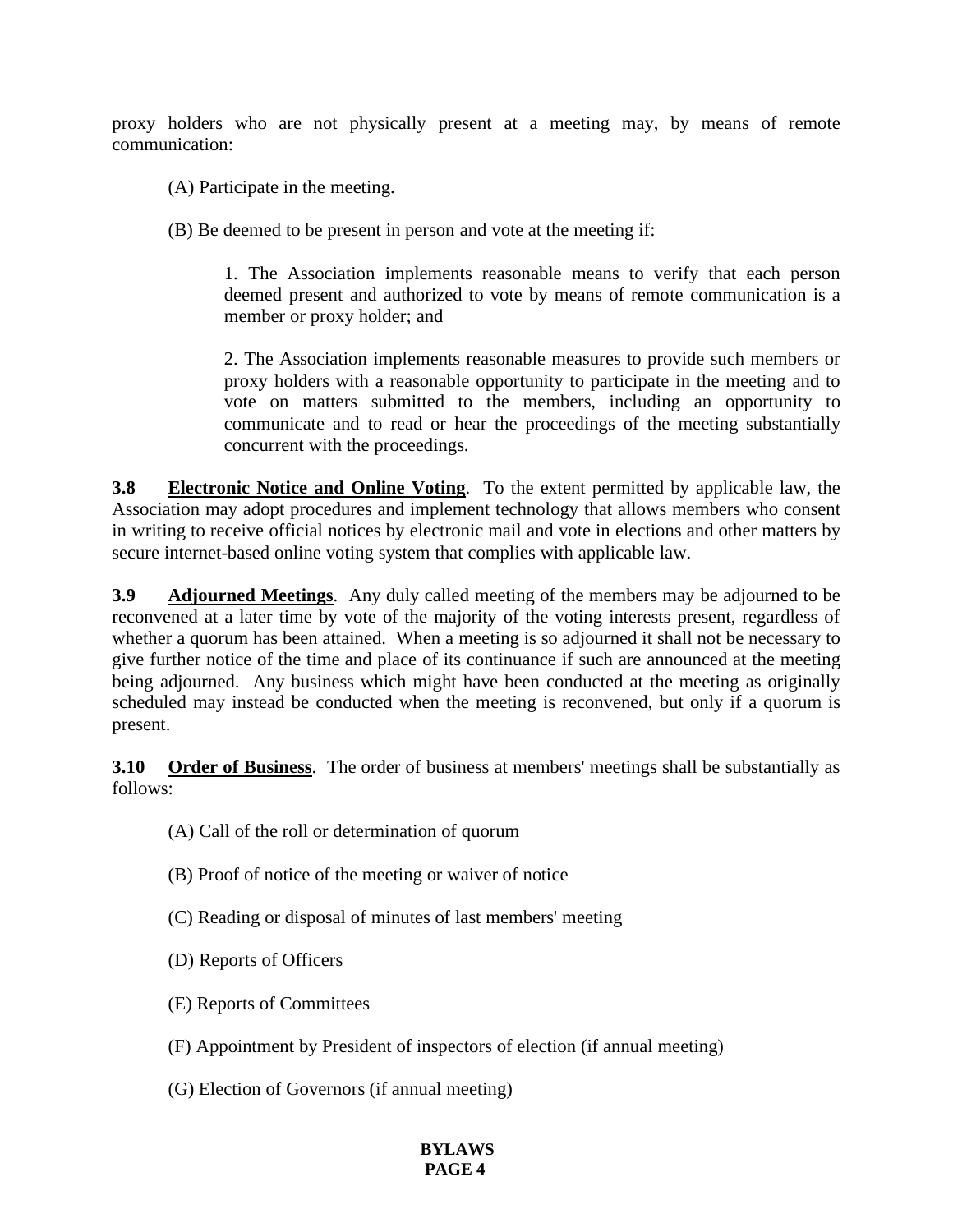- (H) Unfinished Business
- (I) New Business
- (J) Adjournment

**3.11 Minutes**. Minutes of all meetings of the members and of the Board of Governors shall be kept in a businesslike manner, available for inspection by members or their authorized representatives at all reasonable times. Minutes must be reduced to written form within thirty (30) days after the meeting.

**3.12 Parliamentary Rules**. Robert's Rules of Order (latest edition) shall guide the conduct of the Association meetings when not in conflict with the law, with the Declaration, or with the Articles or Bylaws. The presiding officer may appoint a Parliamentarian whose decision on questions of parliamentary procedure shall be final. Any question or point of order not raised at the meeting to which it relates shall be deemed waived.

**4. BOARD OF GOVERNORS**. The administration of the affairs of the Association shall be by a Board of Governors. All powers and duties granted to the Association by law, as modified and explained in the Declaration, Articles and Bylaws, shall be exercised by the Board, subject to approval or consent of the residential owners only when such is specifically required. The Board of Governors is empowered to establish policies to facilitate the operations required to maintain the buildings and grounds of the Association, provided that all such policies are consistent with and in compliance with these documents and applicable federal and state statutes.

**4.1 Number of Governors**. The affairs of the Association shall be managed by a Board of Governors consisting of five (5) Governors. A majority of the Board of Governors shall constitute a quorum to transact business at any meeting of the Board, and the action of a majority present at a meeting at which a quorum is present shall constitute the action of the Board of Governors.

**4.2 Term.** The term of each Governor's service shall extend to the next annual meeting at which the Governor's term is scheduled to expire, and, then until the successor Governor is duly elected and qualified, or until the Governor is recalled in the manner provided below. Terms shall expire as provided in section 5.2 below.

**4.3 Recall or Removal**. Any Governor may be recalled and removed from office with or without cause by the vote or agreement in writing of a majority of all votes entitled to be cast for Governors. Voting for recall shall be only by direct vote of the Members. A special meeting of the members to recall a member or members of the Board of Governors may be called by the holders of ten percent (10%) of the votes entitled to be cast for Governors, giving notice of the meeting as required by these By-Laws. The notice shall state the purpose of the meeting. Any vacancy on the Board of Governors thus created shall be filled by the members of the Association at the same meeting.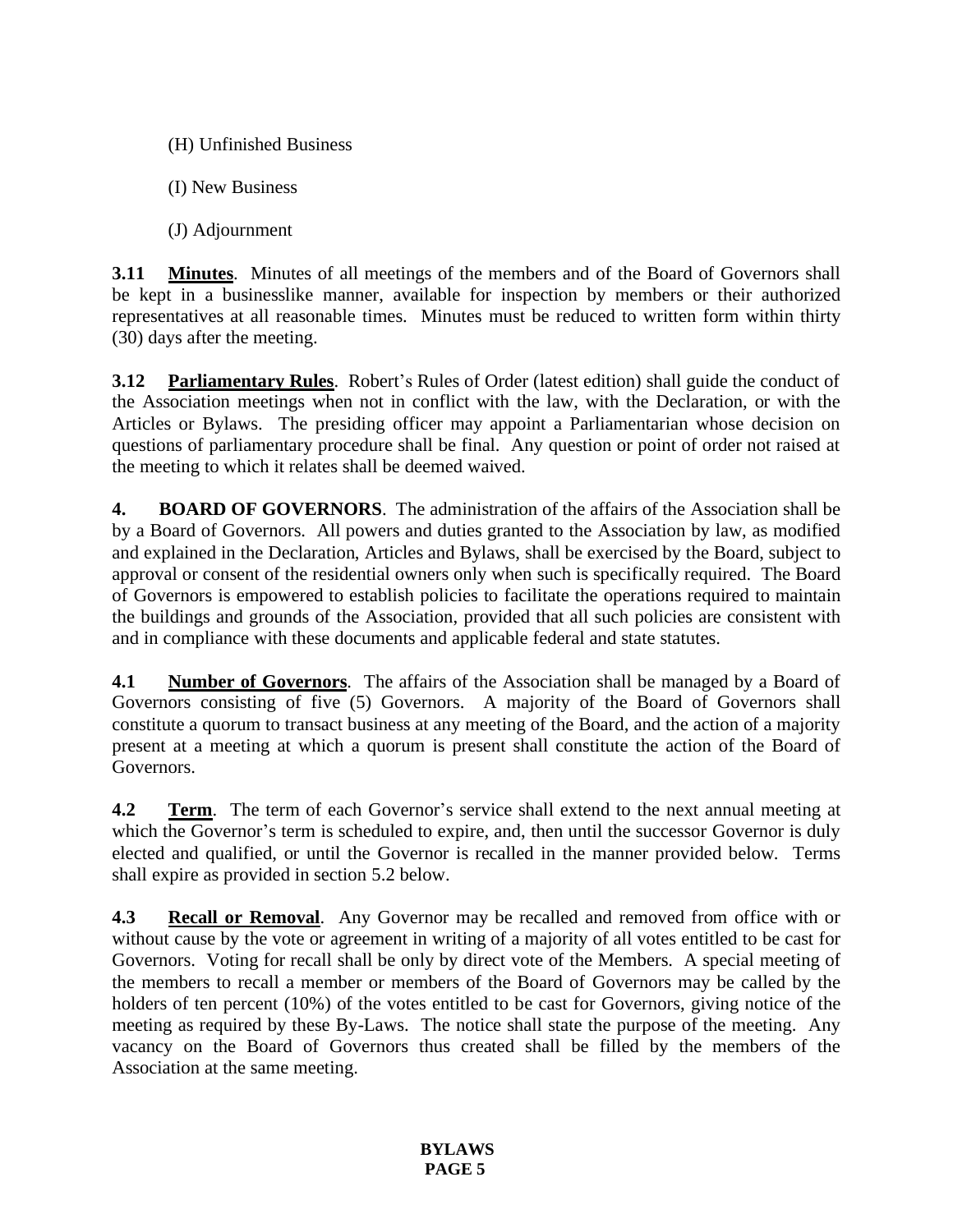- A. If the recall is approved by a majority of all votes entitled to be cast for Governors, the recall is effective immediately, and the recalled member or members of the Board of Governors shall turn over to the Board any and all records of the Association in their possession, within 72 hours after the meeting.
- B. If the proposed recall is by an agreement in writing by a majority of all votes entitled to be cast for Governors, the agreement shall be served on the Association by certified mail. The Board of Governors shall call a meeting of the Board within five (5) days after receipt of the agreement and shall either certify the agreement to recall a member or members of the Board, in which case such member or members shall be recalled effective immediately and shall turn over to the Board within 72 hours, any and all records of the Association in their possession, or in writing challenge such recall setting forth the facts and legal basis for not certifying such recall.
- C. During a meeting of members to recall one or more members of a Board of Administration, the members shall select and announce the name and address of a representative to receive pleadings, notices, or other papers on behalf of the petitioning members in the event that the vote at the meeting is disputed and a petition for arbitration is filed as provided in Florida Statutes Chapter 682. If a proposed recall is sought by written agreement, the agreement shall also designate a representative to receive pleadings, notices, or other papers on behalf of the members executing the agreement in the event the Board of Governors determines not to certify the agreement to recall and files a petition for binding arbitration.
- D. Unless otherwise provided in the Declaration or Bylaws, the proposed recall of more than one member of the Board of Governors shall require a separate vote for each member sought to be recalled or, where recall is attempted by written agreement, a separate agreement is required for each member of the Board being recalled.

**4.4 Qualifications**. Each Governor must be a Member of the Association, or primary occupant, or the spouse of a Member or primary occupant. If a lot, home or unit is held in trust, the trustee, grantor or settlor of the trust, or any one of the beneficial owners residing in the home or unit is eligible to be elected to the Board of Governors. Any person who is more than ninety (90) days delinquent in the payment of any monetary obligation is not eligible to serve on the Board. Convicted felons are not permitted to serve on the Board unless their civil rights have been fully restored by the State of Florida for at least five (5) years. Co-owners are not eligible to serve together on the Board unless they own multiple homes or units.

**4.5 Resignation; Vacancies on the Board**. Any Governor may resign at any time by giving written notice to the Association, and unless otherwise specified therein, the resignation shall become effective upon receipt. Should the seat of any Governor become vacant during the term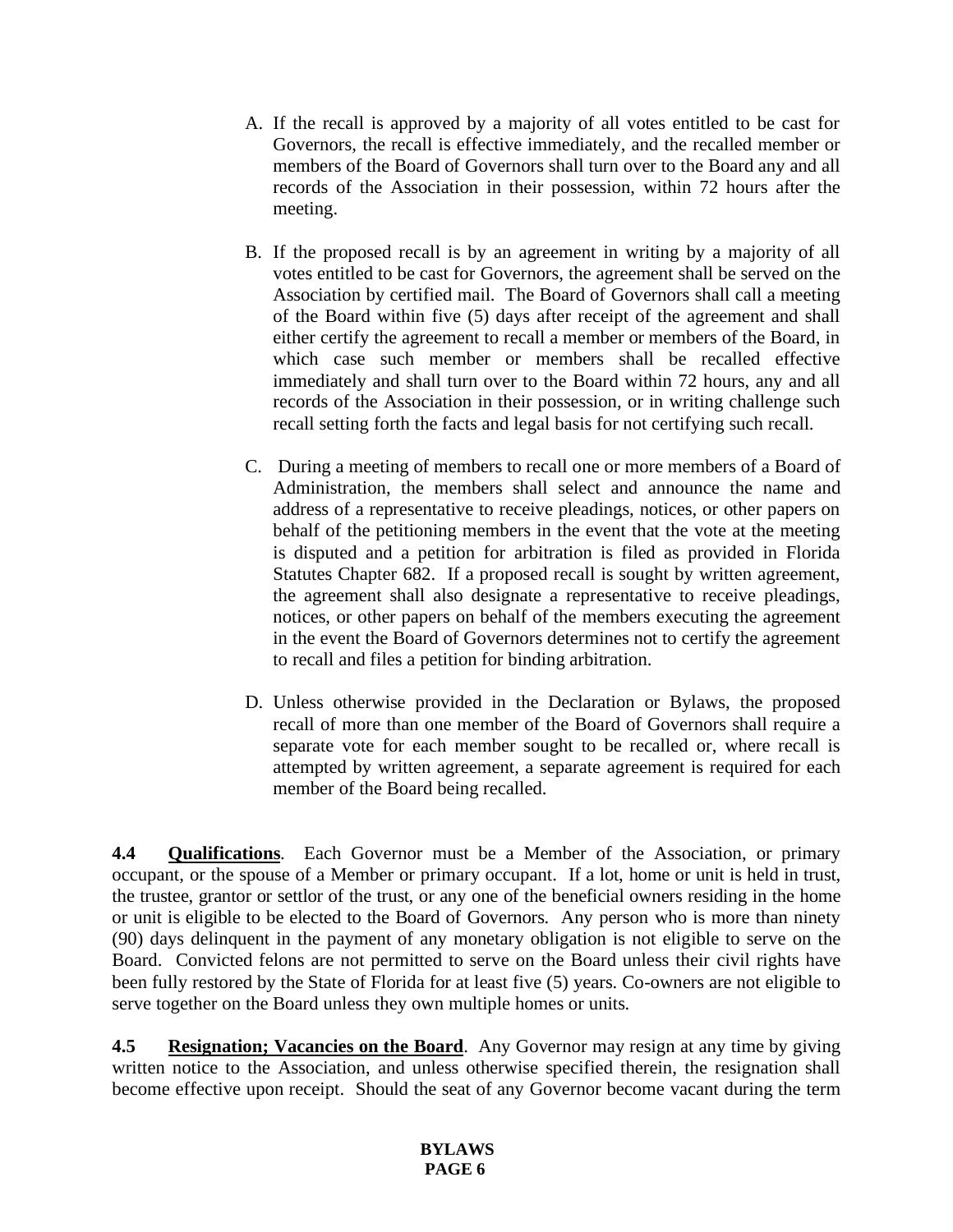of a Governor's service due to death, resignation, or otherwise except recall, the remaining members of the Board of Governors shall fill the vacancy by appointment. The appointed Governor shall fill the vacancy for the remainder of the unexpired term. If for any reason there shall arise circumstances in which no Governors are serving and the entire Board is vacant, the members shall elect successors at a special meeting in accordance with the procedures set forth herein.

**4.6 Organizational Meeting**. The organizational meeting of a new Board of Governors shall be held within ten (10) days after the election of new Governors, at such place and time as may be fixed and announced by the Governors at the annual meeting at which they were elected.

**4.7 Other Meetings**. Meetings of the Board may be held at such time and place in Lee County, Florida as shall be determined from time to time by the President or by a majority of the Governors. Notice of meetings shall be given to each Governor, personally or by mail, telephone, or electronic transmission at least forty-eight (48) hours before the meeting.

**4.8 Notice to Owners**. Meetings of the Board of Governors shall be open to members except for meetings between the Board and its attorney with respect to a) proposed or pending litigation where the discussion would otherwise be governed by the attorney-client privilege; or b) personnel matters, and notices of all Board meetings, together with an agenda, shall be posted conspicuously in the community at least forty-eight (48) continuous hours in advance of each Board meeting, except in an emergency. Notice of any Board meeting at which rules affecting the use of a parcel shall are to be considered shall specifically contain a statement that rules are to be considered and contain a copy of the proposed rule. Notice of any Board Meeting at which special assessments are to be considered for any reason shall specifically contain a statement that special assessments will be considered and the nature of the assessments. Notice of any Board Meeting at which rules or special assessments shall be considered shall be mailed, delivered or electronically transmitted and posted at least 14 days in advance of the meeting.

**4.9 Waiver of Notice**. Any Governor may waive notice of a meeting before or after the meeting, and such waiver is deemed equivalent to the giving of notice. If all Governors are present at a meeting, no notice to Governors shall be required.

**4.10 Quorum of Governors**. A quorum at a Board meeting shall be attained by the presence in person of a majority of all Governors. Governors may participate in any meeting of the Board, or meeting of an executive or other committee, by means of a conference telephone call or similar communicative arrangement whereby all persons present can hear and speak to all other persons. Participation by such means shall be deemed equivalent to presence in person at a meeting.

**4.11 Vote Required**. The acts approved by a majority of those Governors present and voting at a meeting at which a quorum has been attained shall constitute the acts of the Board of Governors, except when approval by a greater number of Governors is required by the Governing Documents or by applicable statutes. A Governors who is present at a meeting of the Board is deemed to have voted in favor of every action taken, unless he voted against such action or abstained from voting because of an asserted conflict of interest. The vote or abstention of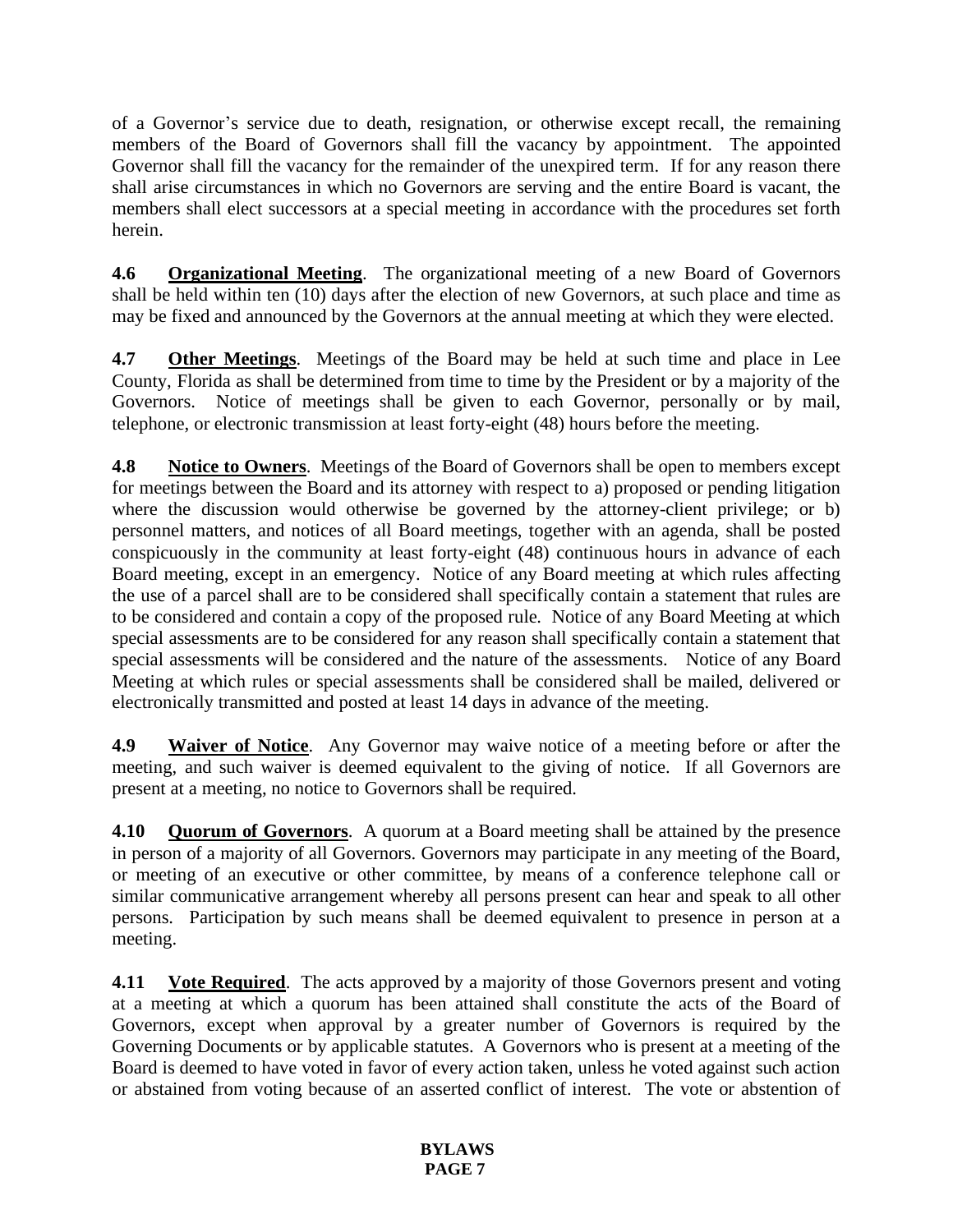each Governor present on each issue voted upon shall be recorded in the minutes of each meeting. Governors may not vote by proxy or secret ballot at Board meetings, except that secret ballots may be used in the election or removal of officers.

**4.12 Adjourned Meetings**. A majority of the Governors present at any meeting of the Board of Governors, regardless of whether a quorum exists, may adjourn the meeting to be reconvened at a specified later time. When the meeting is reconvened, provided a quorum is present, any business that might have been transacted at the meeting originally called may be transacted.

**4.13 The Presiding Officer**. The President of the Association, or in his absence, the Vice-President, if the presiding officer at all meetings of the Board. If neither officer is present, the presiding officer shall be selected by majority vote of the Governors present.

**4.14 Governors' Fees and Reimbursement of Expenses**. Neither Governors nor officers shall receive compensation for their services as such. Governors and officers may be reimbursed for all actual and proper out-of-pocket expenses related to the proper discharge of their respective duties.

**4.15 Emergency Powers**. In the event of any "emergency" as defined in Section 4.16(G) below, the Board of Governors may exercise the emergency powers described in this Section, and any other emergency powers authorized by Sections 617.0207, and 617.0303, Florida Statutes, as amended from time to time.

(A) The Board may name as assistant officers, persons who are not Governors, which assistant officers shall have the same authority as the executive officers to whom they are assistant during the period of the emergency, to accommodate the incapacity of any officer of the Association.

(B) The Board may relocate the principal office or designate alternative principal offices or authorize the officers to do so.

(C) During any emergency the Board may hold meetings with notice given only to those Governors with whom it is practicable to communicate, and the notice may be given in any practicable manner, including publication or radio. The Governor or Governors in attendance at such a meeting shall constitute a quorum.

(D) Corporate action taken in good faith during what is reasonably believed to be an emergency under this Section to further the ordinary affairs of the Association shall bind the Association; and shall have the rebuttal presumption of being reasonable and necessary.

(E) Any officer, Governor, or employee of the Association acting with a reasonable belief that his actions are lawful in accordance with these emergency Bylaws shall incur no liability for doing so, except in the case of willful misconduct.

(F) These emergency Bylaws shall supersede any inconsistent or contrary provisions of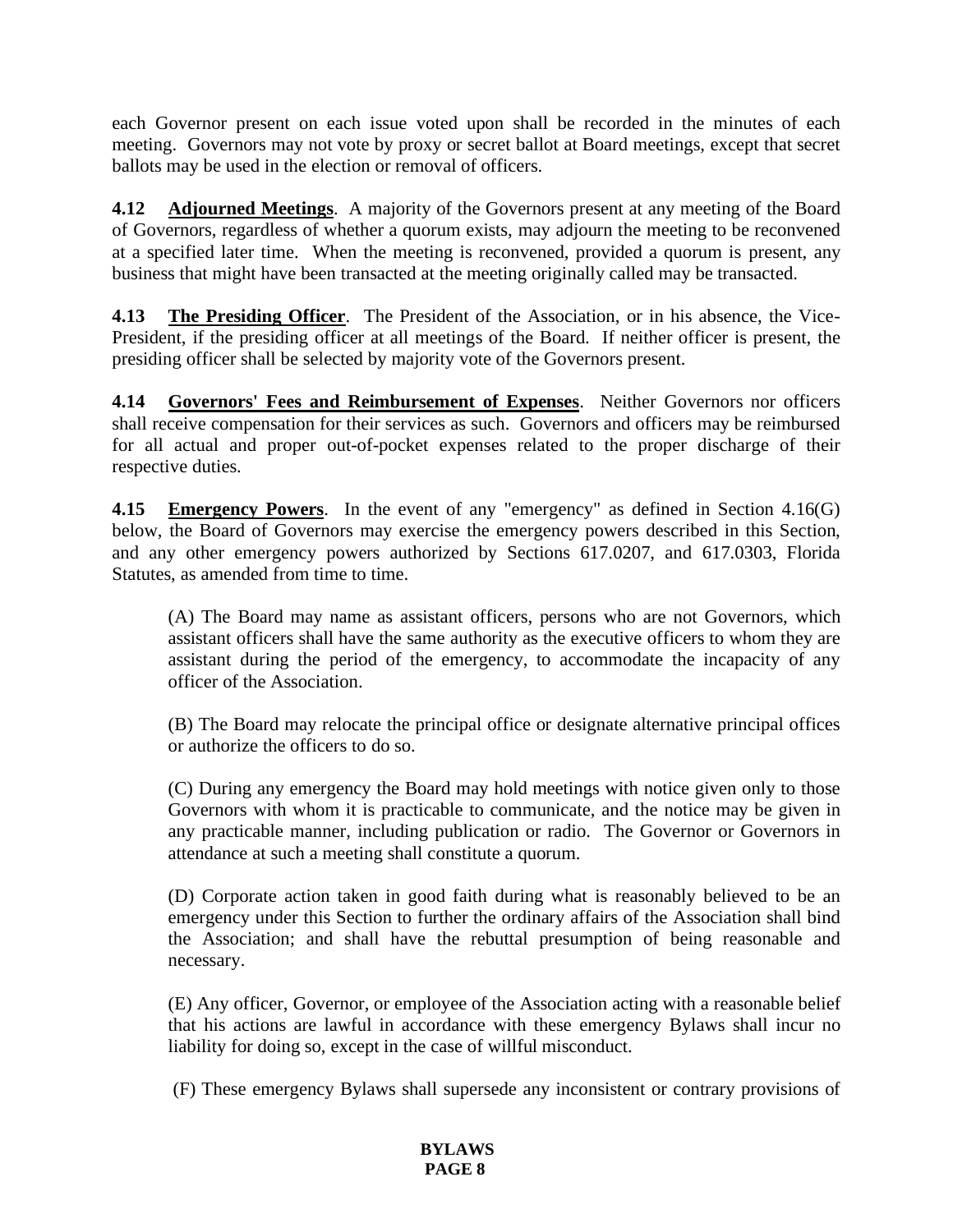the Bylaws during the period of the emergency.

(G) An "emergency" exists for purposes of this Section during the time when a quorum of the Board cannot readily be assembled because of the occurrence or imminent occurrence of a catastrophic event, such as a hurricane, act of war, civil unrest or terrorism, or other similar event. An "emergency" also exists during the period of time that civil authorities have declared that a state of emergency exists in, or have ordered the evacuation of, the area in which Gateway Greens is located, or have declared that area a "disaster area". A determination by any two (2) Governors, or by the President, that an emergency exists shall have presumptive validity.

# **5. ELECTION OF GOVERNORS.**

**5.1 Election Procedure**. Governors shall be elected and take office at the annual meeting of Members by a plurality of the votes entitled to be cast for Governors, which are present in person or by proxy. Each eligible voter shall be entitled to cast votes for each of as many nominees as there are vacancies to be filled. There shall be no cumulative voting. Not less than sixty (60) days before the annual meeting of the members, a nominating committee of three (3) members shall be appointed by the Board of Governors and the committee shall nominate at least one person for each Governorship to be filled. Any other nominations from the membership shall be accompanied by a signed petition from at least ten percent (10%) of the total voting interests in the Association and delivered in writing to the Association no later than thirty (30) days before the date of the election. Only candidates nominated by the nominating committee and by the members as permitted by this section are eligible for the election ballot. No nominations shall be made from the floor. Voting for Governors by limited proxy is permitted.

**5.2 Staggered Terms**. Turnover of control of the Board from the developer of Gateway Greens occurred on March 1, 2016, at which time the Bylaws provided that the memberappointed Governors serving on the Board prior to turnover of control would remain on the Board until the annual meeting date that is not fewer than twelve (12) months after the special turnover election meeting. Governors who filled the vacated seats of the developer-appointed Governors were elected to two (2) year terms at the special turnover election meeting. In order to permanently implement a system of two-year staggered terms for Governors, beginning with the first annual meeting that follows the March 1, 2016 turnover election and for all subsequent annual meetings, Governors who are elected shall serve a two (2) year term. Governors shall not serve more than three (3) consecutive terms on the Board.

## **6. OFFICERS**.

**6.1 Officers and Elections**. The executive officers of the Association shall be a President, and a Vice-President, a Treasurer and a Secretary, all of whom shall be Governors and elected by a majority vote of the Board of Governors. Any officer may be removed with or without cause at any meeting by vote of a majority of the Governors. Any officer so removed shall return all books, records and property of the Association to the Association within seventy-two (72) hours of their removal. Any person except the President may hold two (2) or more offices. The Board may, from time to time, appoint such other officers, and designate their powers and duties, as the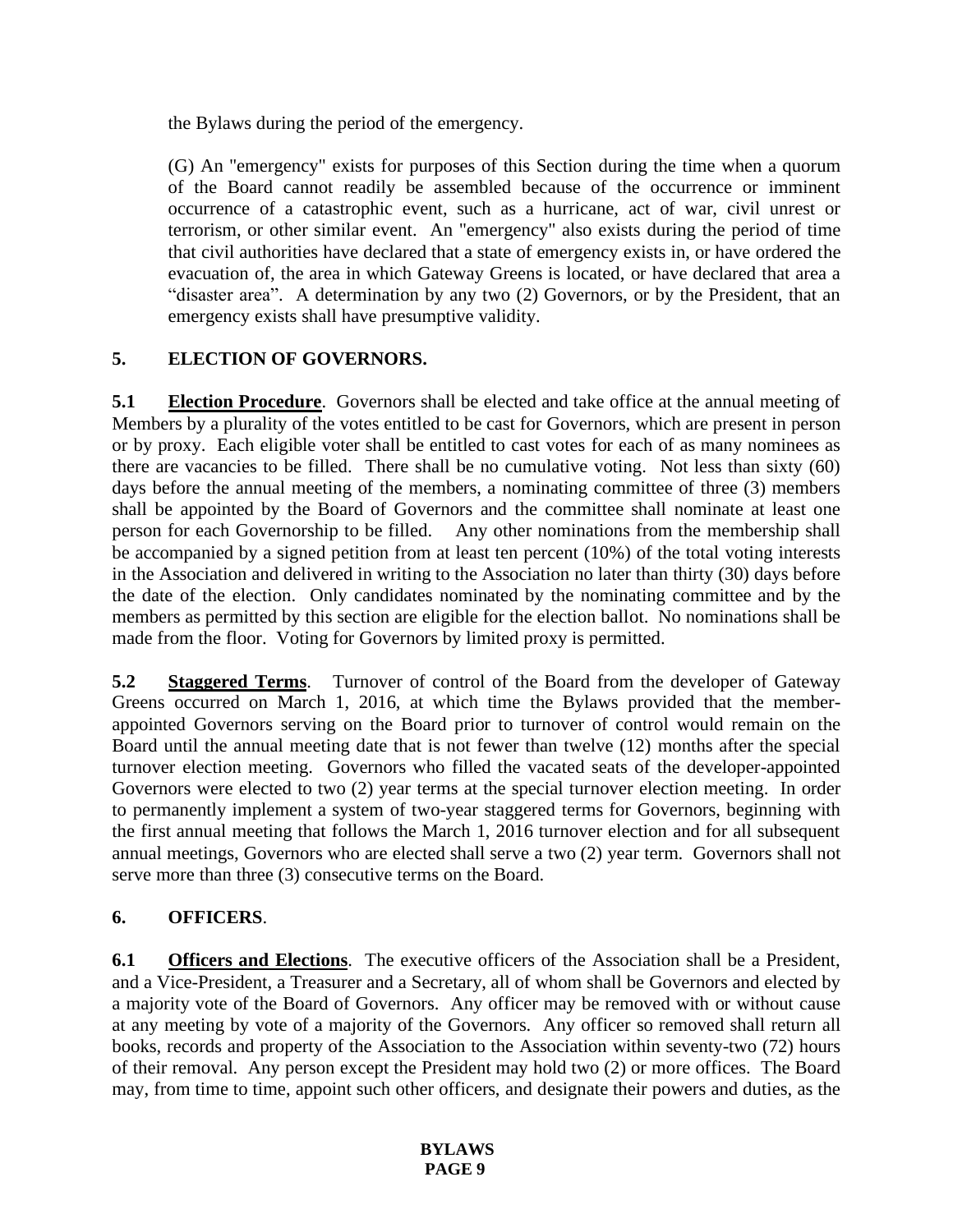Board shall find to be required to manage the affairs of the Association. If the Board so determines, there may be more than one (1) Vice-President.

**6.2 President**. The President shall be the chief executive officer of the Association; shall preside at all meetings of the members and Governors; shall be *ex-officio* a member of all standing and ad-hoc committees; shall oversee the business of the Association; and shall see that all orders and resolutions of the Board are carried into effect. The President shall execute bonds, mortgages and other contracts and documents requiring the seal of the Association, except where such are permitted by law to be otherwise signed and executed, and the power to execute is delegated by the Board of Governors to some other officer or agent of the Association.

**6.3 Vice-Presidents**. The Vice-President shall, in the absence or disability of the President, perform the duties and exercise the powers of the President; and they shall perform such other duties as the Board of Governors shall assign.

**6.4 Secretary**. The Secretary shall attend meetings of the Board of Governors and all meetings of the members and shall cause all votes and the minutes of all proceedings to be recorded in a book or books to be kept for the purpose, and shall perform like duties for standing committees when required. The Secretary shall give, or cause to be given, proper notice of all meetings of the members, and of the Board of Governors, and shall perform such other duties as may be prescribed by the Board or the President. The Secretary shall keep in safe custody the seal of the Association and, when authorized by the Board, affix the same to any instrument requiring it. The Secretary shall be responsible for the proper recording of all duly adopted amendments to the governing documents. At the discretion of the Board, any of the foregoing duties may be delegated to and performed by the Association's property management office.

**6.5 Treasurer**. The Treasurer shall serve as chairman of the Finance Committee. The Treasurer and the Finance Committee will review the staff prepared budget for accuracy and reasonableness, determine funding for the long term reserves based on the needs of the community, review the committee requests and recommend the final budget to the Board. The Board may accept or modify the final budget. The Treasurer will review the periodic financial reports provided by the staff or Management Company and report to the Board and the community. The Treasurer and the Finance Committee will review the cash depositories primarily to determine that they are in accordance with Association's governing documents. The Treasurer and Finance Committee may perform other financial or audit functions as requested by the board.

**6.6 Compensation of Officers**. No compensation shall be paid to any office for services as an officer of the Association. This provision does not preclude the Board of Governors from employing officers as employees of the Association.

### **7. COMMITTEES**

**7.1 Standing Committees**. The standing committees of the Association shall be:

(a) The Nominating Committee;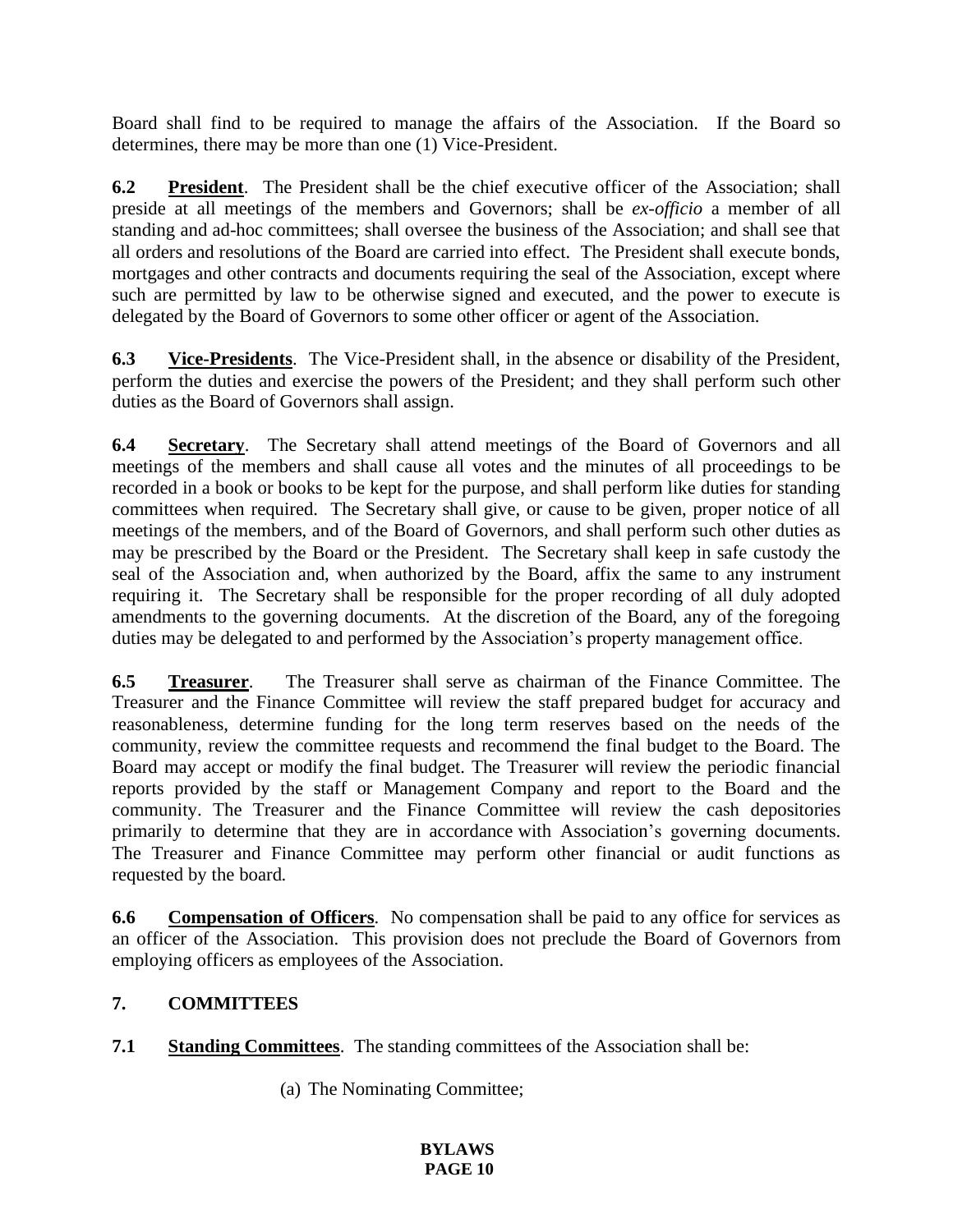- (b) Access Control Committee;
- (c) Finance Committee;
- (d) Design Review Committee; and
- (e) HOA Presidents Committee

Unless otherwise provided herein, each committee shall consist of a minimum of three (3) members who shall be appointed by the Board of Governors within thirty (30) days after each annual meeting of the Board of Governors, and the members of each committee shall serve until the succeeding committee members have been appointed. The HOA Presidents Committee shall be chaired by a Association Board member.

**7.2** The Nominating Committee shall have the duties and function pertaining to the nomination of members to the Board of Governors as prescribed in Article 5 of these Bylaws.

**7.3** The other standing committees shall have the duties and function as determined by the Board of Governors from time to time. The Board of Governors may appoint such other committees from time to time as it deems desirable.

**7.4** The committees appointed by the Board of Governors shall have power to appoint subcommittees from among their membership and may delegate to any such sub-committees from among their membership and may delegate to any such sub-committee any powers, duties, and functions.

**7.5** It is the duty of each committee to receive complaints from members on any matter involving Association functions, duties and activities within its field of responsibility. It shall dispose of such complaints as it deems appropriate or refer them to such other committee, Governor or officer of the Association which is further concerned with the matter presented.

**8. FISCAL MATTERS**. The provisions for fiscal management of the Association set forth in the Declaration shall be supplemented by the following provisions.

**8.1 Depository**. The Association shall maintain its funds in such federally insured accounts at financial institutions in the State of Florida as shall be designated from time to time by the Board. Withdrawal of monies from such accounts shall be only by such persons as are authorized by the Board. The Board may invest Association funds in interest-bearing accounts, money market funds, certificates of deposit, U.S. Government securities and other similar investment vehicles.

**8.2 Accounts of the Master Association**. The Association shall maintain its accounting books and records according to generally accepted accounting principles. There shall be an account for each residential home or unit. Such accounts shall designate the name and mailing address of each residential home or unit, the amount and due date of each assessment or charge against the residential home or unit, amounts paid, date of payment and the balance due.

**8.3 Budget**. The Association's Management Company, with assistance from the Finance Committee, shall prepare and the Board of Governors shall adopt a budget of Association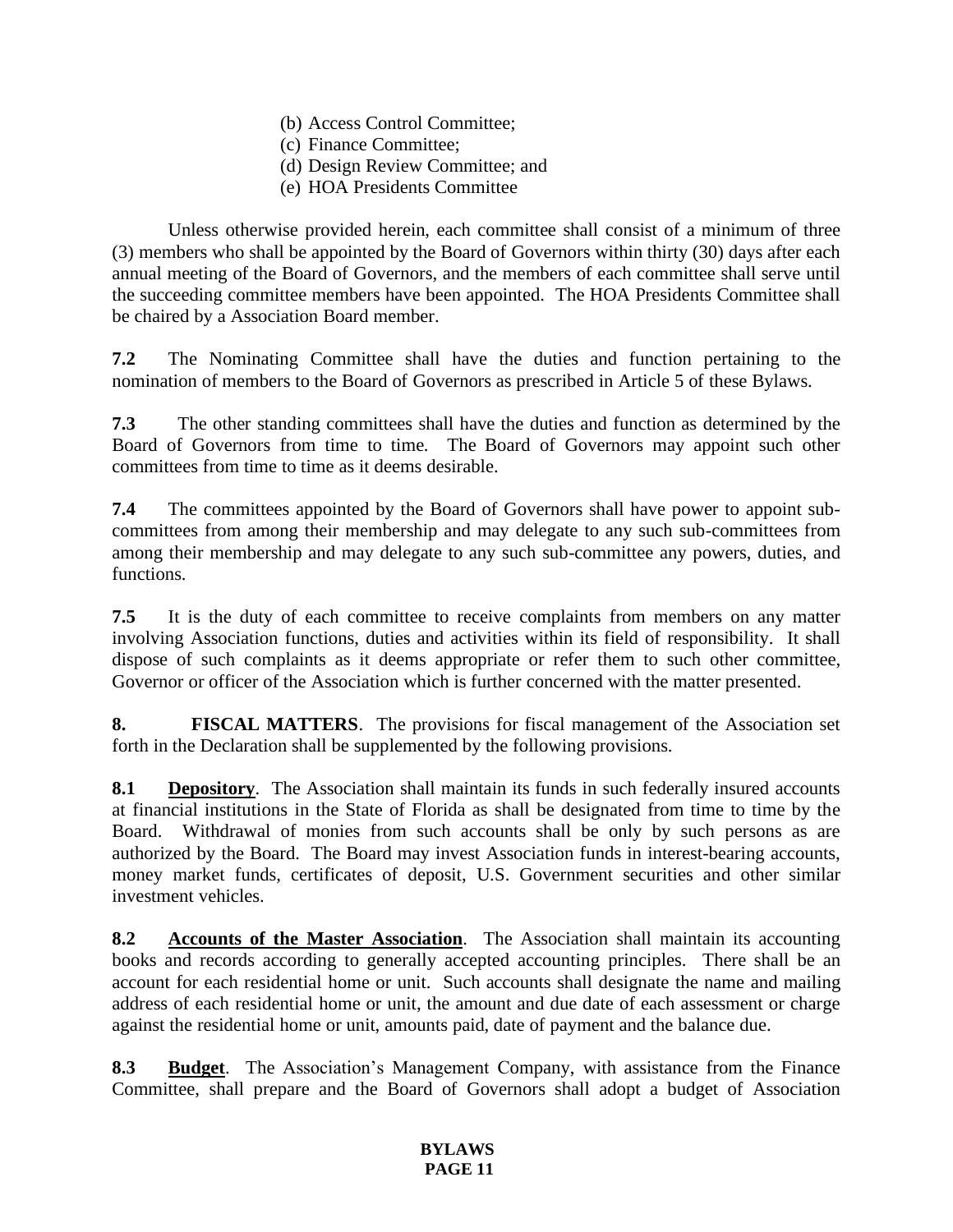estimated revenues and expenses for each coming fiscal year. Once adopted, the Association shall provide to each member a copy of the annual budget or a written notice that a copy of the budget is available upon request at no charge to the member. The proposed budget shall be detailed and shall show the amounts budgeted by accounts and revenue and expense classifications. The estimated surplus or deficit as of the end of the current year shall be shown and all fees or charges for recreational amenities shall be set out separately. Copies of the adopted budget and assessments for the ensuing fiscal year shall be transmitted to each Member at least thirty (30) days prior to the beginning of the fiscal year for which the budget is made. The budget shall be adopted by the Board of Governors not later than November 15th of the calendar year preceding the calendar year for which the budget is being adopted.

**8.4 Reserves**. The Board of Governors shall establish in the budget one (1) or more restricted reserve accounts for capital expenditures and deferred maintenance. These reserve accounts may be pooled at the election of the Board of Governors. Contingency reserves for unanticipated operating expenses shall be included, if at all, in the operating portion of the budget. These contingency reserve funds may be spent for any purpose approved by the Board. The purpose of reserves is to provide financial stability and to minimize the need for special assessments. The annual amounts proposed to be so reserved shall be shown in the annual budget.

**8.5 Assessments; Installments**. The regular annual assessment based on an adopted budget shall be paid in quarterly installments, in advance, due on the first day of each quarter of each year. Written notice of the annual assessment shall be sent to the owners of each unit prior to the first quarterly installment being due, but failure to send (or receive) such notice does not excuse the obligation to pay. If an annual budget for a new fiscal year has not been adopted, or if notice of any increase has not been made at the time the payment for the first quarterly installment is due, it shall be presumed that the amount of such installment is the same as the last quarterly installment, and payments shall be continued at such rate until a budget is adopted and new annual assessments are calculated, at which time an appropriate adjustment shall be added to or subtracted from each unit's next due quarterly installment. Any assessments which are not paid when due shall be delinquent. Any assessment that is not paid within sixty (60) days after the due date shall accrue interest from the due date at the highest rate allowed by law and shall incur a late fee of \$25.00 or 5% of the assessment, whichever is greater.

**8.6 Special Assessments**. Special assessments may be imposed by the Board of Governors when necessary to meet unusual, unexpected, unbudgeted or non-recurring expenses, or for such other purposes as are authorized by the Declaration and these Bylaws. Special assessments are due on the day specified in the resolution of the Board approving such assessment. The notice of any Board meeting at which a special assessment will be considered shall be given as provided in these Bylaws; and the notice to the owners that the assessment has been levied must contain a statement of the purpose(s) of the assessment. The funds collected must be spent for the stated purpose(s) or returned to the members as provided by law.

**8.7 Individual Assessments**. The Association shall also have the right to levy assessments against individual Members and their home or unit, which may include but is not limited to monetary fines assessed against an owner pursuant to the Governing Documents, or any expense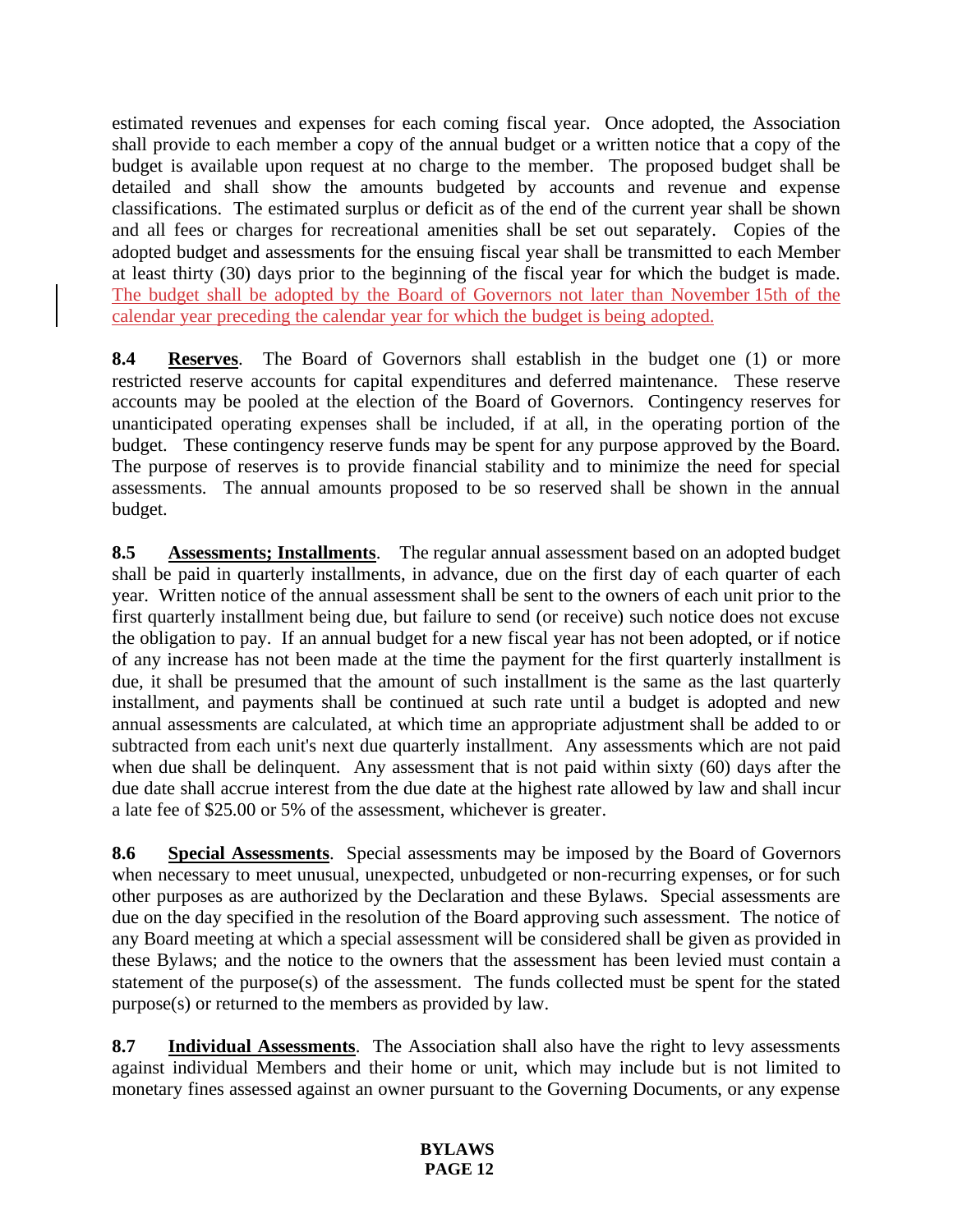or charge of the Association attributable to or on behalf of an individual owner pursuant to the Governing Documents, which may include legal expenses incurred to correct violations or conduct in violation of the Governing Documents. These charges shall be an Individual Assessment and shall become a lien against such owner's home or unit which may be foreclosed or otherwise collected as provided herein to the extent authorized by law.

**8.8 Fidelity Bonds**. The President, Treasurer, and all other persons who are authorized to sign checks, shall be bonded in such amounts as may be acquired by law or otherwise determined by the Board of Governors. The premiums on such bonds are a common expense.

**8.9 Financial Reports**. Not later than ninety (90) days after the close of each fiscal year, the Board shall cause to be prepared a financial report as prescribed by the Florida Statutes. The Association shall provide each member with a copy of the financial report or a written notice that a copy of the financial report is available upon request at no charge to the member.

**8.10 Application of Payments and Co-Mingling of Funds**. All monies collected by the Association may be co-mingled in a single fund or divided into two (2) or more funds, as determined by the Board of Governors. Regardless of any restrictive endorsement all payments on account by an owner shall first be applied to interest, late fees, costs, attorney fees, other charges, fines and then to the oldest regular or special assessments.

**8.11 Fiscal Year**. The fiscal year for the Association shall begin on the first day of January of each calendar year and end on December 31 that same calendar year.

**9. RULES AND REGULATIONS; USE RESTRICTIONS**. The Board of Governors may, from time to time, adopt and amend administrative rules and regulations governing the use, maintenance, management and control of the Common Areas, the homes and units and the operation of the Association. Copies of such rules and regulations shall be furnished to each residential unit owner.

**10. COMPLIANCE AND DEFAULT; REMEDIES.** In addition to the remedies provided in the Declaration, the following shall apply.

**10.1 Fines; Suspensions.** The Board of Governors may levy fines and/or suspensions against members, or members' tenants or guests, or both, who commit violations of applicable laws or ordinances, the provisions of the Governing Documents, or the rules and regulations, or who condone such violations by their family members, guests or lessees. Fines shall be in amounts deemed necessary by the Board to deter future violations, but in no event shall any fine exceed \$100.00 per day for a continuing violation and \$3,000.00 in the aggregate. A fine may be levied on the basis of each day of a continuing violation, with a single notice and opportunity for hearing. Suspensions of the use of common areas and facilities may be imposed for a reasonable period of time to deter future violations. The procedure for imposing fines or suspending use rights shall be as follows:

**(A) Notice.** The party against whom the fine and/or suspension is sought to be levied or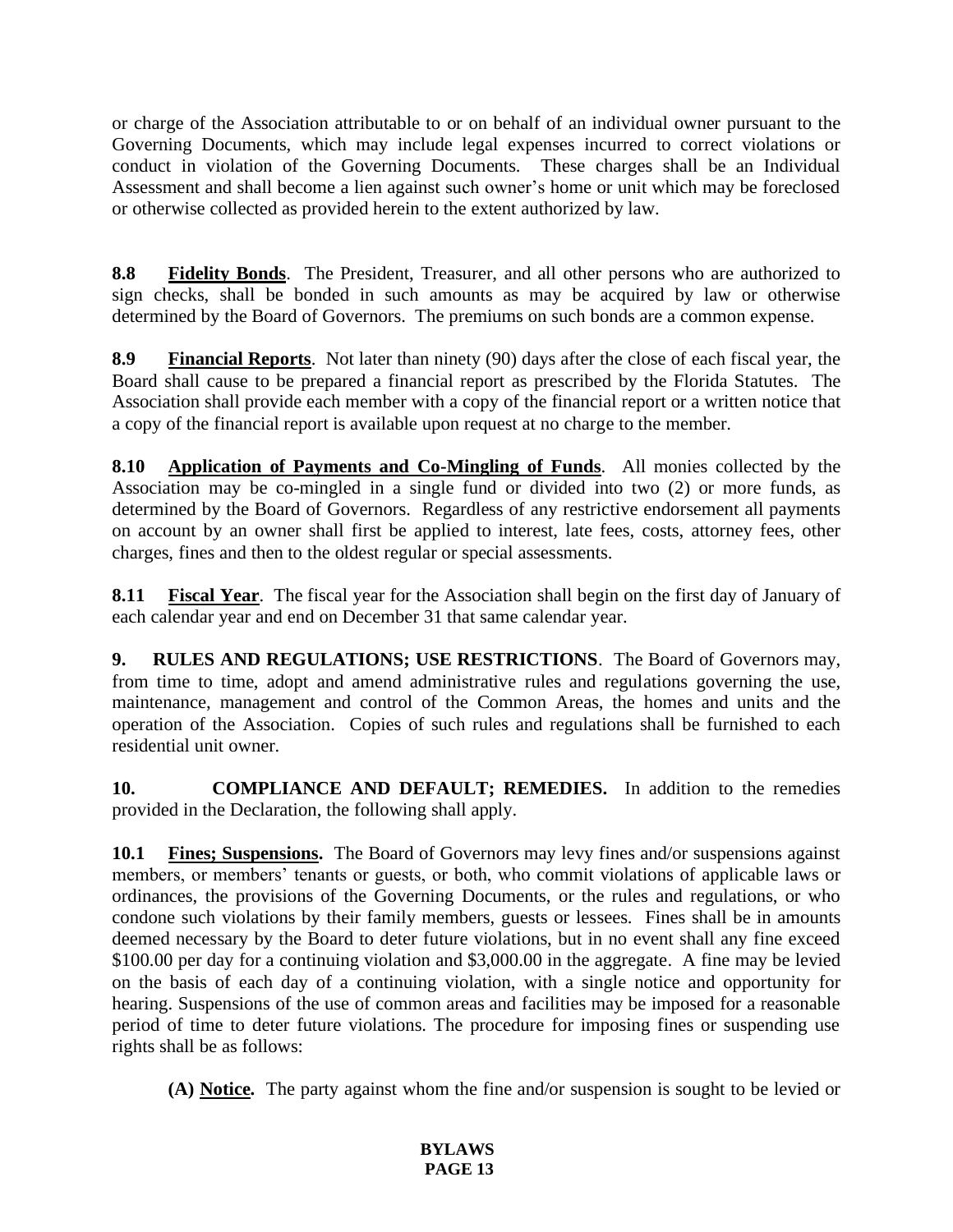imposed shall be afforded an opportunity for hearing after reasonable notice of not less than fourteen (14) days, and the notice shall include:

- (1) a statement of the date, time and place of the hearing;
- (2) a short and plain statement of the specific facts giving rise to the alleged violation(s); and
- (3) the possible amounts of any proposed fine and/or possible use rights of common areas or facilities to be suspended.

**(B) Hearing.** At the hearing the party against whom the fine and/or suspensions may be levied shall have a reasonable opportunity to respond, to present evidence, and to provide written and oral argument on all issues involved, and to review, challenge, and respond to any evidence or testimony presented by the Association. The hearing shall be conducted before a panel of three (3) members appointed by the Board, none of whom may then be serving as Governors or officers, or who are employees of the Association, or the spouse, parent, child, brother or sister of an officer, Governor or employee. If the committee, by majority vote, does not agree with the proposed fine and/or suspension, it may not be levied or imposed. If the committee agrees with the proposed fine and/or suspensions, the Board of Governors shall levy same.

**(C) Collection of Fines.** Any fine greater than or equal to \$1,000.00 not paid within thirty (30) days shall become a lien on the home or unit of the owner or member who owes the fine. Said lien may be foreclosed in the same manner as a lien for assessments as provided for in the Declaration. The fine shall also be a personal obligation of the person fined.

**10.2 Correction of Health and Safety Hazards**. Any violations of the Association rules which creates conditions of the property which are deemed by the Board of Governors to be a hazard to the public health or safety may be dealt with immediately as an emergency matter by the Association, and the cost thereof shall be charged to the unit owner as an Individual Assessment secured by a lien.

**10.3 Availability of Remedies**. Each member, for himself, his heirs, successors and assigns, agrees to the foregoing provisions relating to default and abatement of violations regardless of the harshness of the remedy utilized by the Association and regardless of the availability of other legal remedies. It is the intent of all members to give the Association methods and procedures which will enable it to operate on a businesslike basis, to collect those monies due it and to preserve the majority's right to enjoy the property free from unreasonable restraint and annoyance.

**11. AMENDMENT OF BYLAWS**. Amendments to these Bylaws shall be proposed and adopted in the following manner.

**11.1 Proposal**. Amendments to these Bylaws shall be proposed by a majority of the Board or upon petition of ten percent (10%) of the Voting Interests, and shall be submitted to a vote of the members not later than the next annual meeting.